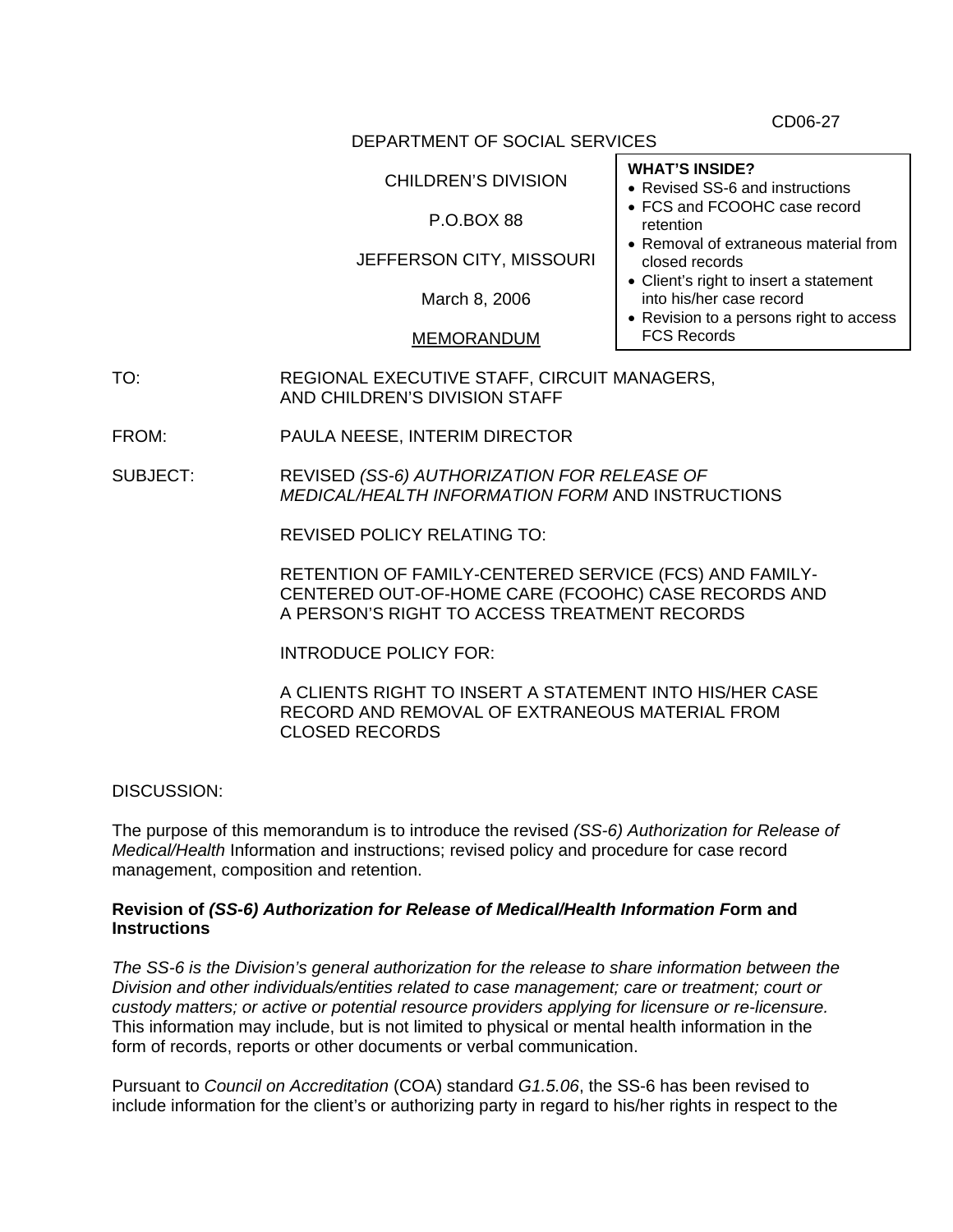SS-6 authorization. The revised SS-6 is printed on NCR paper in order to provide a copy to the authorizing party at the time the SS-6 is signed. The original is given to the "holder of the records" and a copy is given to the party who will receive the information. This form may be used when the Children's Division is requesting to receive information from the "holder of the records" or when the Division is the "holder of the records" and the request is to share the information with a third party or entity. **If CD staff wishes to both receive information from another agency and disclose information to that agency, two SS-6 releases will need to be signed by an authorizing party.** One of which the Division is requesting information and one of which the Division is the holder of the records.

These revisions put the SS-6 in compliance with HIPAA (See *HIPAA Regulations –* "*Your Rights with Respect to this Authorization"* and *Counsel on Accreditation "COA" Standards* below).

# **FCS and FCOOHC Record Retention**

Effective immediately, FCOOHC and FCS case records will be retained indefinitely.

### **Persons Right to Access Treatment Records**

Staff will note a clarification of policy relating to person(s) served, who has a right to access his/her treatment records. (Reference: *Section 5, Chapter 2.2 Treatment Records*) Persons served include:

- Any subject for whom a record exists. This will usually be the parent/caretaker in whose name a record has been established;
- The parent of the children in the Family-Centered Services treatment case, provided he/she only receives the child's record(s).

### **Person's Right to Insert a Statement into His/Her Case Record**

Pursuant to COA standard *G1.6.03*, *Section 1, Chapter 2.8 Client's Rights to Insert Information into His/Her Case Record* has been added to the *Child Welfare Manual*. It states that persons served, who have a right to access his/her case record also have a right to insert a statement into his/her case record.

Division staff shall document the date the statement is entered into the record. Staff may provide a response to the inserted statement, but must inform the subject of the record/author of the statement of the Division's response and give the subject opportunity to review it.

### **Removing Extraneous Material from the Record at Closure**

Pursuant to COA standard *G9.5.07*, *Child Welfare Manual* policy *Section 5, Chapter 4.2.1 Removing Extraneous Material from the Record When at Closure,* has been added to direct workers to remove and expunge extraneous material from case records prior to, or at the time of, case closure. Supervisors shall screen case records at the time of closure to assure extraneous material has been removed by the worker.

*Extraneous material consists of notes, observations, or impressions that have not been summarized; phone messages; or material not pertinent to the case or that have not been formally documented elsewhere in the case record.*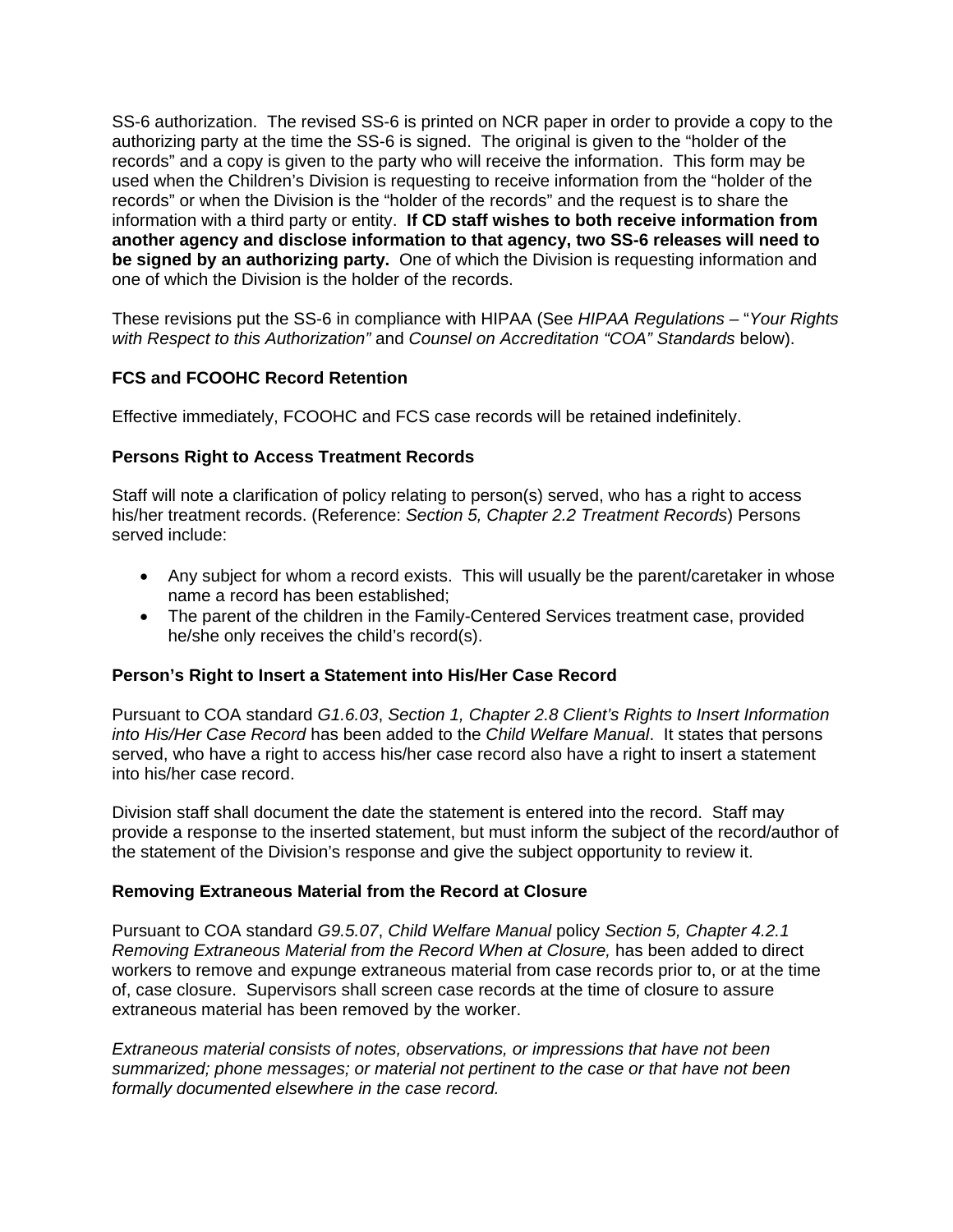Workers should assure that material not summarized, which is pertinent to the case record and that is not documented elsewhere, should be documented in the case narrative prior to expunging extraneous material.

### **Note: In case of pending criminal/court action, Staff should consult with supervisor and Division of Legal Services, prior to removal extraneous material.**

### **Archiving Case Records**

It is recognized that for some county offices the availability of record storage space is an issue. Archiving closed case records at the Secretary of State Records Management facility is an option. Information about archiving old records can be found in the [Records Management](http://www.sos.mo.gov/records/recmgmt/rmpm/)  [Program Manual](http://www.sos.mo.gov/records/recmgmt/rmpm/) at the Missouri Secretary of State website.

NECESSARY ACTIONS:

- 1. Please review this memorandum with all Children's Division staff.
- 2. All questions should be cleared through normal supervisory channels and directed to:

PDS CONTACT: Randy McDermit, PDS 573-751-8932 [Randall.D.Mcdermit@dss.mo.gov](mailto:Randall.D.Mcdermit@dss.mo.gov) 

PROGRAM MANAGER: Kathryn Sapp 573-522-5062 [Kathryn.Sapp@dss.mo.gov](mailto:Kathryn.Sapp@dss.mo.gov)

*CHILD WELFARE MANUAL* REVISIONS:

[Section 1, Chapter 2.8](http://www.dss.mo.gov/cd/info/cwmanual/section1/sec1ch2.pdf) Client's Right to Insert Information into His/Her Case Record [Section 5, Chapter 2](http://www.dss.mo.gov/cd/info/cwmanual/section5/sec5ch2.pdf) Case Record Maintenance and Access [Section 5, Chapter 4](http://www.dss.mo.gov/cd/info/cwmanual/section5/sec5ch4.pdf) Record Retention and Expungement [Table of Contents](http://www.dss.mo.gov/cd/info/cwmanual/index.htm)

RELATED STATUTE:

[Chapter 210 RSMo](http://www.moga.mo.gov/STATUTES/C210.HTM) [Section 210.150 RSMo.](http://www.moga.mo.gov/statutes/C200-299/2100000150.HTM) [Section 210.152 RSMo.](http://www.moga.mo.gov/statutes/C200-299/2100000152.HTM)

ADMINISTRATIVE RULES:

N/A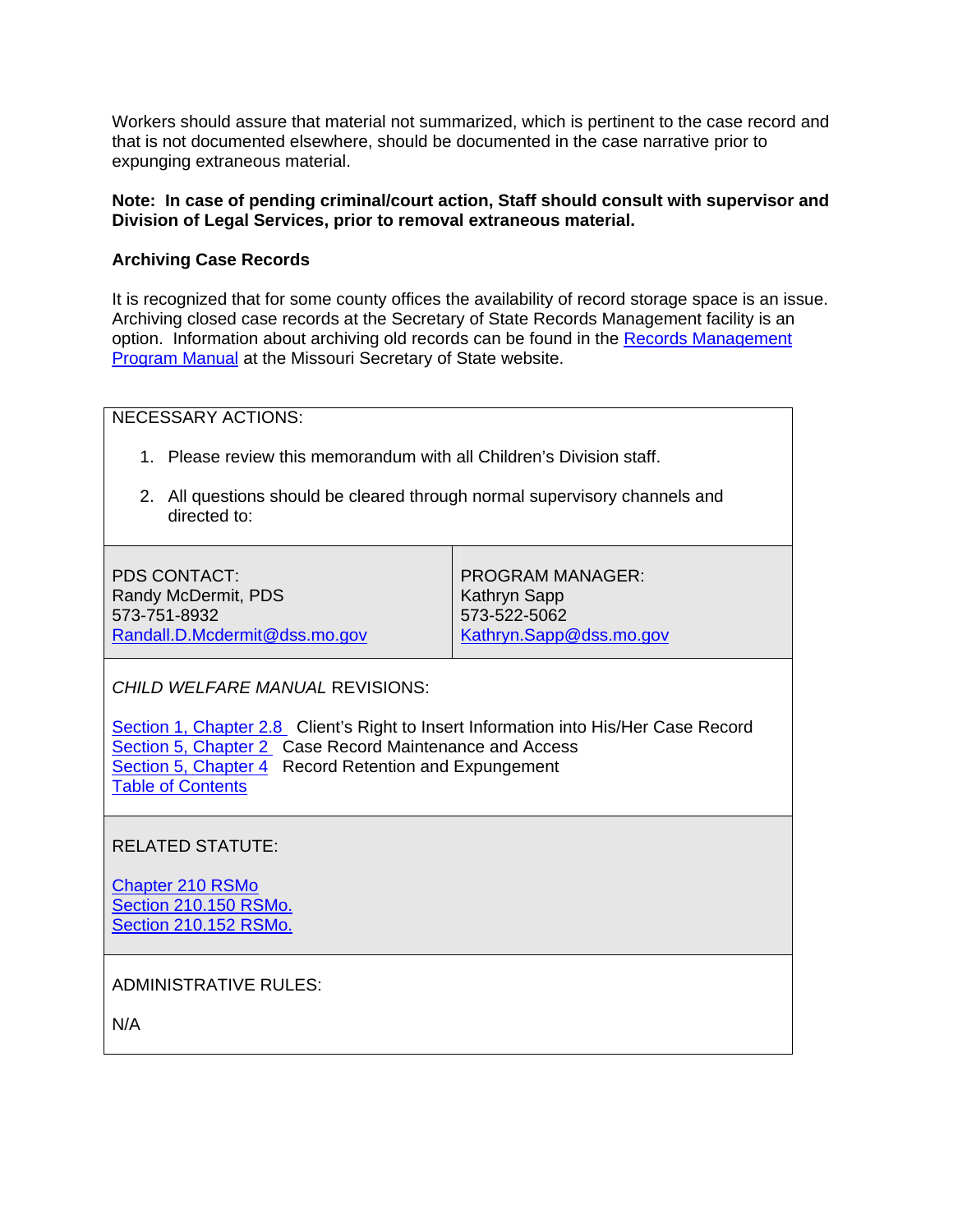# [COUNCIL ON ACCREDITATION \(COA\) STANDARDS:](http://dssweb/cs/standards/index.html) (Employee Access Only)

**G1.5.03 -** When the organization receives a request for the release of confidential information about a person or family served, or the release of confidential information is necessary for the provision of services, the organization, prior to releasing such information:

- a) determines if the request is valid and in the best interest of the person or family;
- b) obtains the informed, written consent of the person or family served; and
- c) if the person is an adult or minor who is incapable of providing informed consent, obtains consent from his/her parent or legal guardian.
- **G1.5.04** Informed, written consent includes the following elements:
- a) the signature of the person whose information will be released, or the parent or legal guardian of such a person who is unable to provide informed consent;
- b) the specific information to be released;
- c) the purpose for which the information is to be used, except where disclosure is mandated by law or the person served is receiving service under court supervision or directive;
- d) the date the consent takes effect;
- e) the date that the consent expires, not to exceed 90 days from the date consent is given for one time releases of information, or one year or as otherwise required by law when the release of information is required for ongoing service provision by a contracted or cooperating service provider;
- f) the name of the person to whom the information is to be given;
- g) the name of the person within the organization who is providing the confidential information; and
- h) a statement that the person or family served may withdraw his/her consent at any time.

**G1.5.06 -** The organization gives a copy of the signed consent to the person or family providing consent, and places a copy in the case record.

**G1.6.03 -** Persons served have the right to insert a statement into their case records, and if personnel insert a statement in response, such statements are inserted with the knowledge of the person served, and s/he is given the opportunity to review such a response.